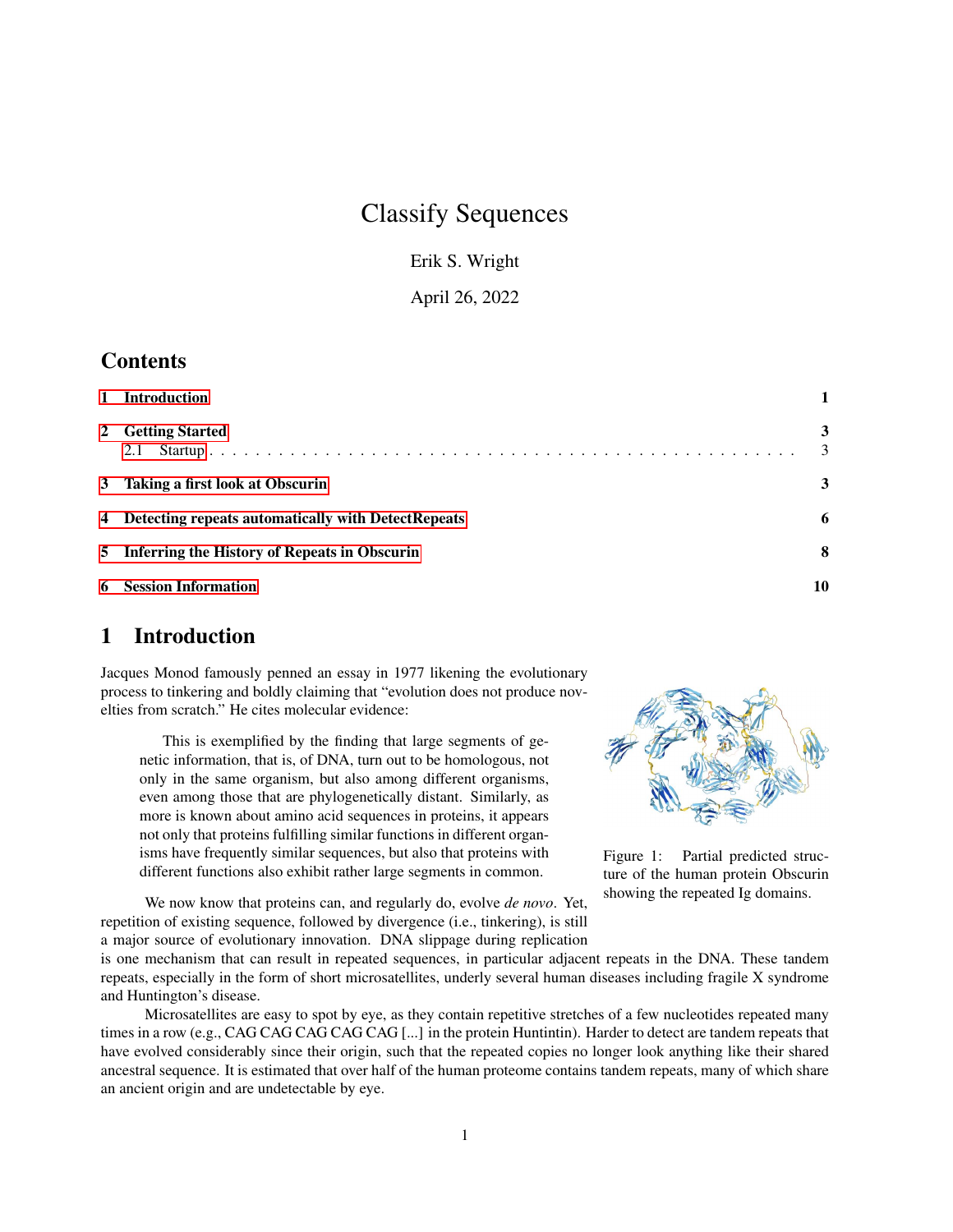Obscurin is one human protein containing several repeats that are difficult to spot by eye. It contains 68 Ig (Immunoglobin) domains, which each contain multiple antiparallel β-sheets (Fig. [1\)](#page-0-1). Many of these Ig domains are found adjacent to each other and likely arose from a common ancestor. This vignette describes how to detect these obscure repeats using the DetectRepeats function in the R package DECIPHER.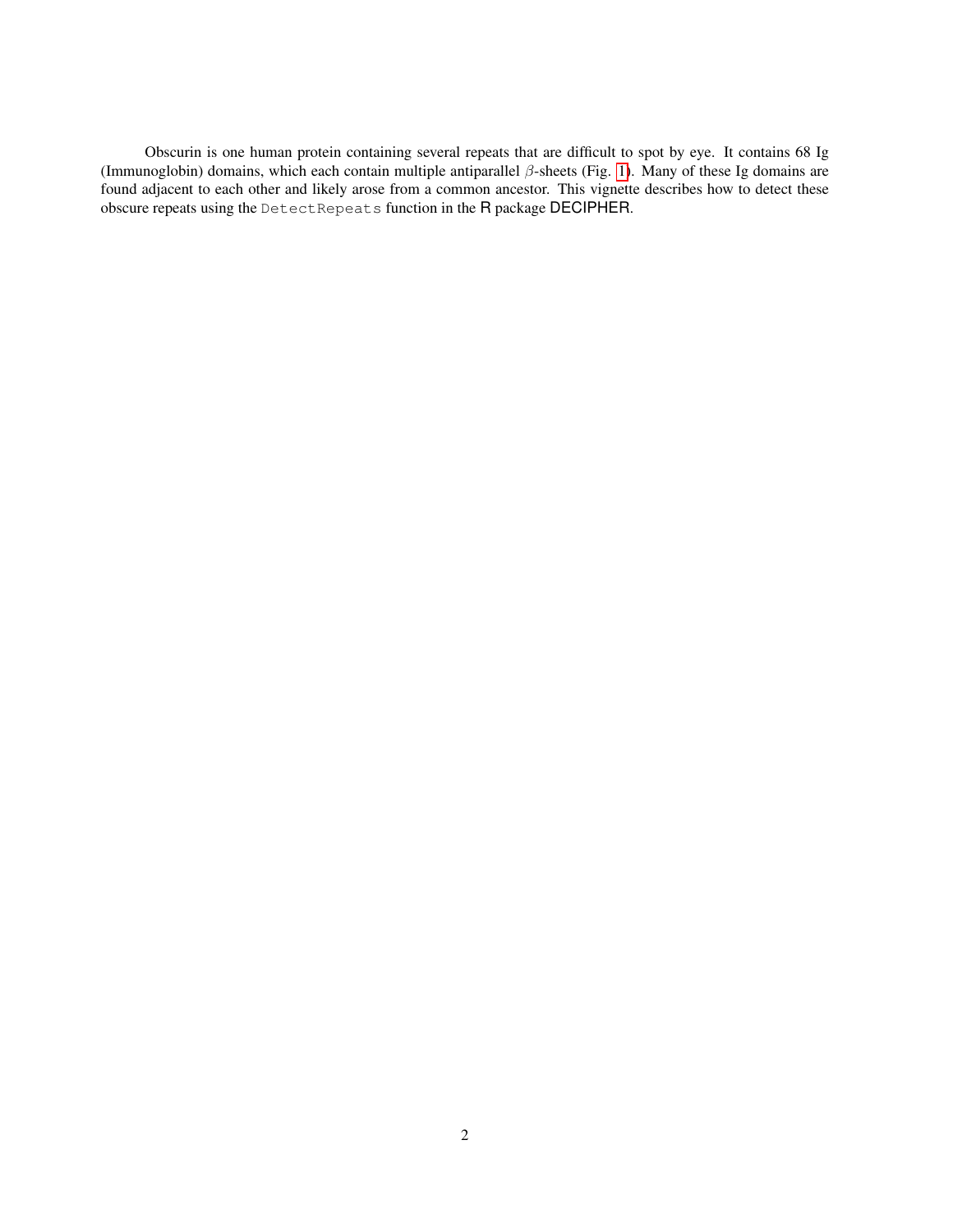### <span id="page-2-0"></span>2 Getting Started

#### <span id="page-2-1"></span>2.1 Startup

To get started we need to load the DECIPHER package, which automatically loads a few other required packages.

```
> library(DECIPHER)
```
Detecting repeats is performed with the DetectRepeats function. Its help page can be accessed through:

```
> ? DetectRepeats
```
Once DECIPHER is installed, the code in this tutorial can be obtained via:

```
> browseVignettes("DECIPHER")
```
### <span id="page-2-2"></span>3 Taking a first look at Obscurin

Here, we will take a deep dive into the human protein Obscurin, which is expressed in muscle tissue. Obscurin is a large protein primarily composed of Ig domains, an example of which looks like:

```
> Iq <- AAStringSet("VRALPARFTEGLRNEEAMEGATATLQCELSKAAPVEWRKGLEALRDGDKYSLRQDGAVCELQIHGLA
> Ig
AAStringSet object of length 1:
    width seq
[1] 88 VRALPARFTEGLRNEEAMEGATATLQCELSKAAP...GAVCELQIHGLAMADNGVYSCVCGQERTSATLT
```
Since we know the form of the repeat, we can find others like it in the sequence by aligning the repeat to a sliding window along the entire protein sequence. First, we load our sequences with:

```
> # specify the path to your file of sequences:
> fas <- "<< path to training FASTA file>>"
> # OR use the example DNA sequences:
> fas <- system.file("extdata",
        "LongHumanProteins.fas.gz",
        package="DECIPHER")
> # read the sequences into memory
> DNA <- readDNAStringSet(fas)
> DNA
DNAStringSet object of length 11:
     width seq names
 [1] 107976 ATGACAACTCAAGCACCGACGT...TATACATATTCGATCCATTTAA titin isoform IC
 [2] 26778 ATGGATCAGCCACAGTTCAGCG...CAACCTGGCCCAGGTGCGCTGA obscurin isoform c
 [3] 16908 ATGATTTCCTGGGAAGTTGTCC...TGTGTCCGCCTATCCATACTAA hemicentin-1 prec...
 [4] 5847 ATGGCGCCCACCTGGGGCCCTG...CTTTGACCACTATGCAACCTAA receptor-type tyr...
 [5] 5745 ATGGGGGATGTGAAGCTGGTTG...AGGGGAAGAGGAAGAAGAGTGA myosin light chai...
 ... ... ...
 [7] 3825 ATGCCTGAGCCGGGGAAGAAGC...GGAGGTGCGAGTGCCTCAGTGA myosin-binding pr...
 [8] 1497 ATGTTTAACTACGAACGTCCAA...CTATGAAAGTGAAGAACTTTAA myotilin isoform a
 [9] 1263 ATGCTCAAAGCGGTGATCCTGA...CACCAACCAGATCATCCTCTGA mannose-1-phospha...
[10] 1101 ATGGTGCTGCACCTACTGCTCT...GCAGCACTGTGCTTGTATCTAA inhibin alpha cha...
[11] 717 ATGTCTAAAGCAGCTCCTGCCA...CGCTCGCGTCGACGTGGCCTGA SPEG neighbor pro...
```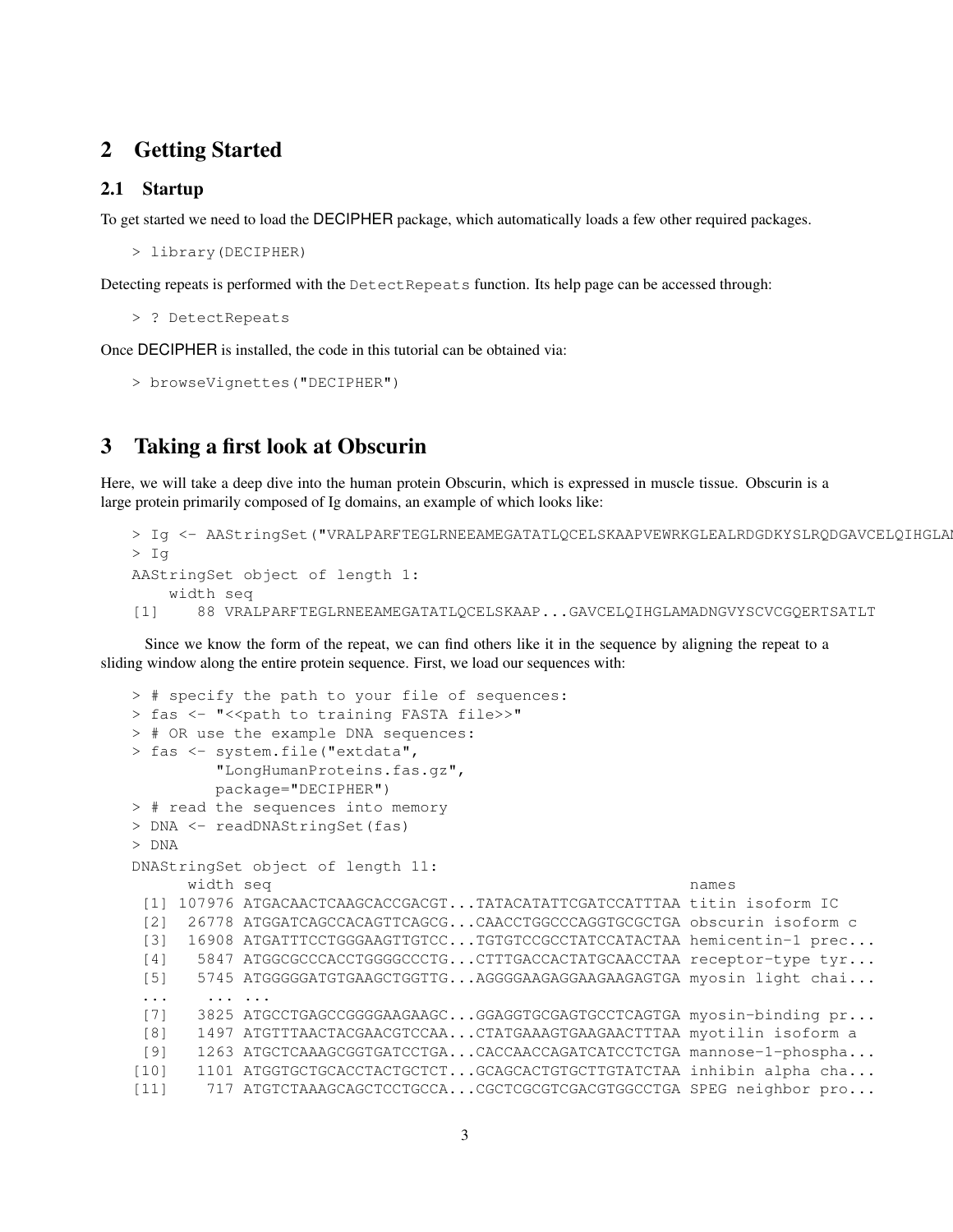Although DetectRepeats works on nucleotide and protein sequences, it is generally easier to find tandem repeats in amino acid sequences than it is to find them in DNA sequences. We can easily translate our proteins:

```
> AA <- translate(DNA)
> AA
AAStringSet object of length 11:
    width seq names
 [1] 35992 MTTQAPTFTQPLQSVVVLEGSTA...LSLGNEFGSDSATVNIHIRSI* titin isoform IC
 [2] 8926 MDQPQFSGAPRFLTRPKAFVVSV...VRNREKRRALLYKRHNLAQVR* obscurin isoform c
 [3] 5636 MISWEVVHTVFLFALLYSSLAQD...NGTIEYQTTFIVYIAVSAYPY* hemicentin-1 prec...
 [4] 1949 MAPTWGPGMVSVVGPMGLLVVLL...EYQFCYQAALEYLGSFDHYAT* receptor-type tyr...
 [5] 1915 MGDVKLVASSHISKTSLSVDPSR...TAELIVETMEEGEGEGEEEEE* myosin light chai...
 ... ... ...
 [7] 1275 MPEPGKKPVSAFSKKPRSVEVAA...RATNLQGEARCECRLEVRVPQ* myosin-binding pr...
 [8] 499 MFNYERPKHFIQSQNPCGSRLQP...NPEGEFQRLAAQSGLYESEEL* myotilin isoform a
 [9] 421 MLKAVILIGGPQKGTRFRPLSFE...LNSIVLPHKELSRSFTNQIIL* mannose-1-phospha...
[10] 367 MVLHLLLFLLLTPQGGHSCQGLE...GGYSFKYETVPNLLTQHCACI* inhibin alpha cha...
[11] 239 MSKAAPAKKPVAVAPAPGCTLDI...YEVYVENSLGMDQSFARVDVA* SPEG neighbor pro...
> names(AA)
 [1] "titin isoform IC"
 [2] "obscurin isoform c"
 [3] "hemicentin-1 precursor"
 [4] "receptor-type tyrosine-protein phosphatase S isoform 1 precursor"
 [5] "myosin light chain kinase, smooth muscle isoform 1"
 [6] "roundabout homolog 1 isoform a precursor"
 [7] "myosin-binding protein C, cardiac-type"
 [8] "myotilin isoform a"
 [9] "mannose-1-phosphate guanyltransferase alpha"
[10] "inhibin alpha chain preproprotein"
[11] "SPEG neighbor protein"
> index <-2> AA <- AA[index]
```
We see that Obscurin is the second protein in the *AAStringSet*. The others are related human proteins containing Ig domains. It is possible to analyze many proteins at the same time, but this vignette focuses on only a single protein so the examples run quickly. To detect repeats in a different protein, or multiple proteins, simply change the value of index above.

We can find the repeated sequence using pairwise alignment by aligning each of the windows along the sequence to the Ig domain and plot their scores. The alignment score quantifies how well each window along the protein matches the Ig domain. Windows matching Ig domains will show up as peaks in the score.

We can make a couple of observations from the plot. First, many of the Ig domains are located adjacent to each other, likely as a result of tandem repeats, although some are isolated to other parts of the protein. Second, the tandem repeats around the main peak have higher scores, suggesting these orthologous repeats share a more recent evolutionary ancestor. Many of the other repeats have negative scores even though they are also Ig domains.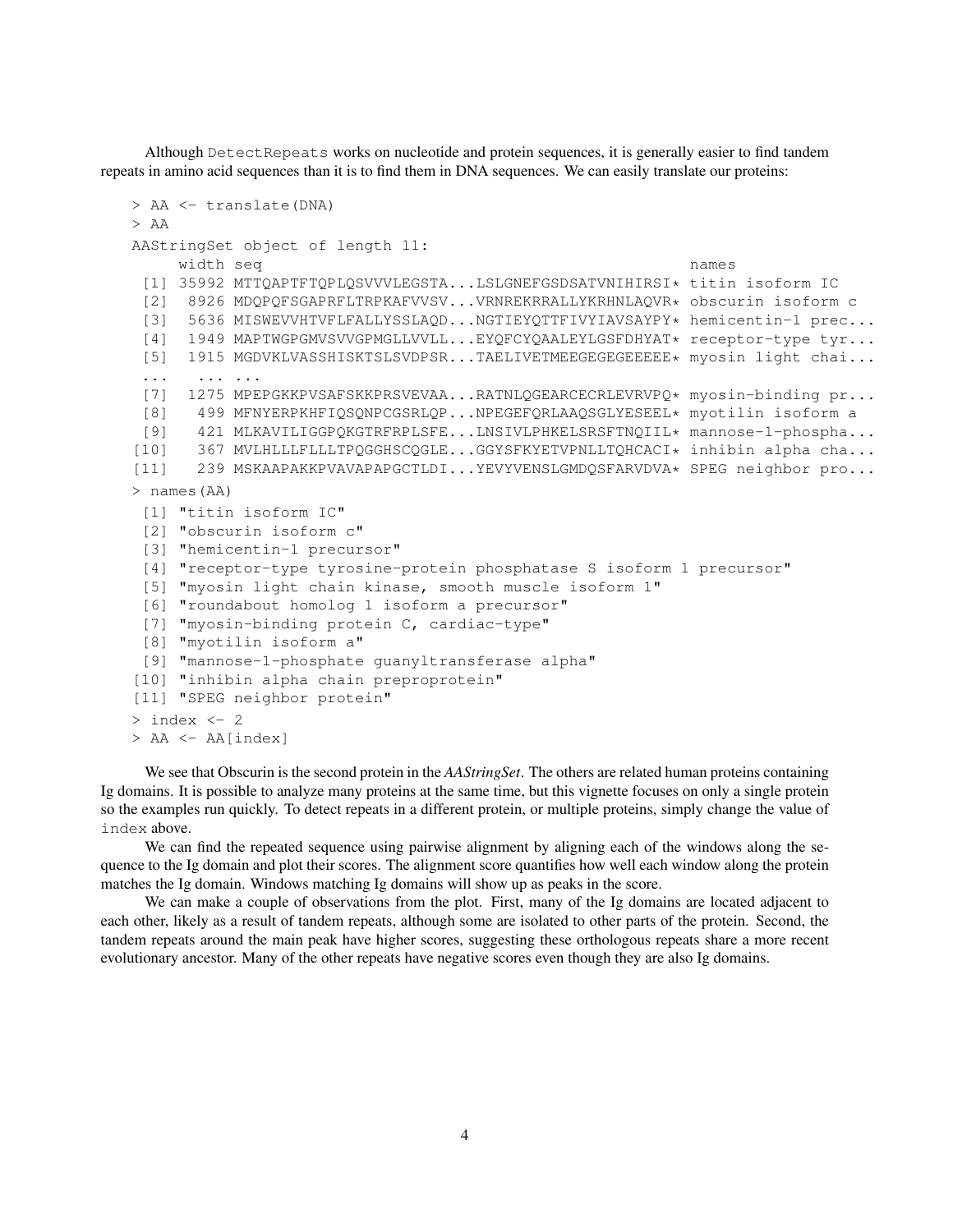

Figure 2: Peaks marking the start of Ig domains in the human protein Obscurin.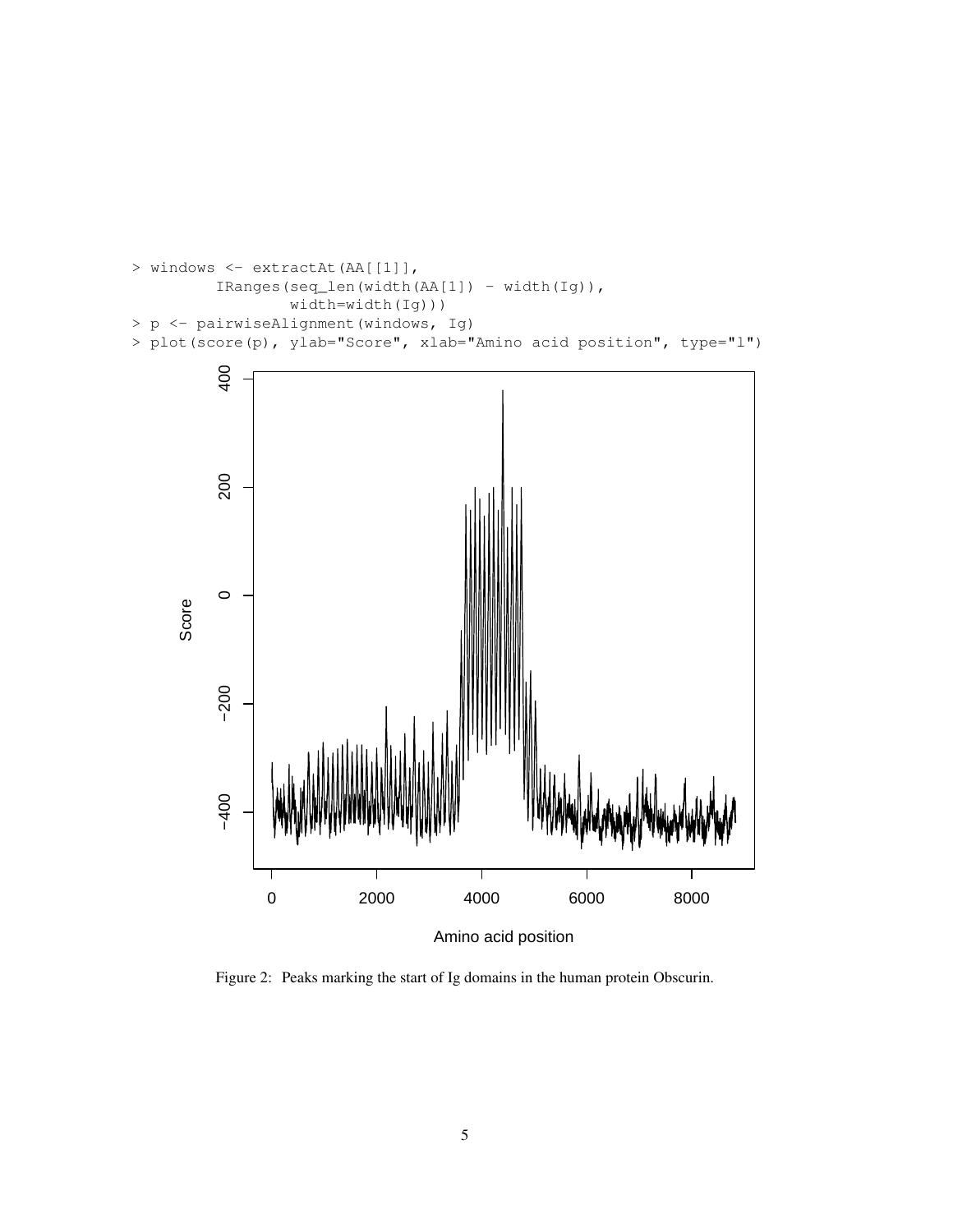## <span id="page-5-0"></span>4 Detecting repeats automatically with DetectRepeats

With Obscurin we have the advantage that we already know to look for repeated Ig domains. But how can we find tandem repeats when we don't know what to expect? This is when it comes in handy to use the DetectRepeats function to find tandem repeats. It takes sequences as input and then outputs the predicted tandem repeats and their associated scores. Let's take a look at how it does with Obscurin:

```
> reps <- DetectRepeats(AA, allScores=TRUE)
================================================================================
Time difference of 57.51 secs
> reps[which.max(reps[, "Score"]),]
  Index Begin End Left Right Score
87 1 771 5455 771, 863.... 862, 954.... 2586.28
```
The result is a *data.frame* giving the beginning and ending positions of the tandem repeat, as well as every repeat within it. The top scoring repeat spans the Ig domains we found earlier. Since we asked for *allScores*, the output contains all repeats with scores above *minScore*, even if they are overlapping. This allows us to easily plot the different repeats that were identified in Obscurin:

All of the adjacent Ig domains were identified multiple times with different beginning and ending positions. If we set *allScores* to FALSE (the default) then we would only obtain the top scoring repeat in each region.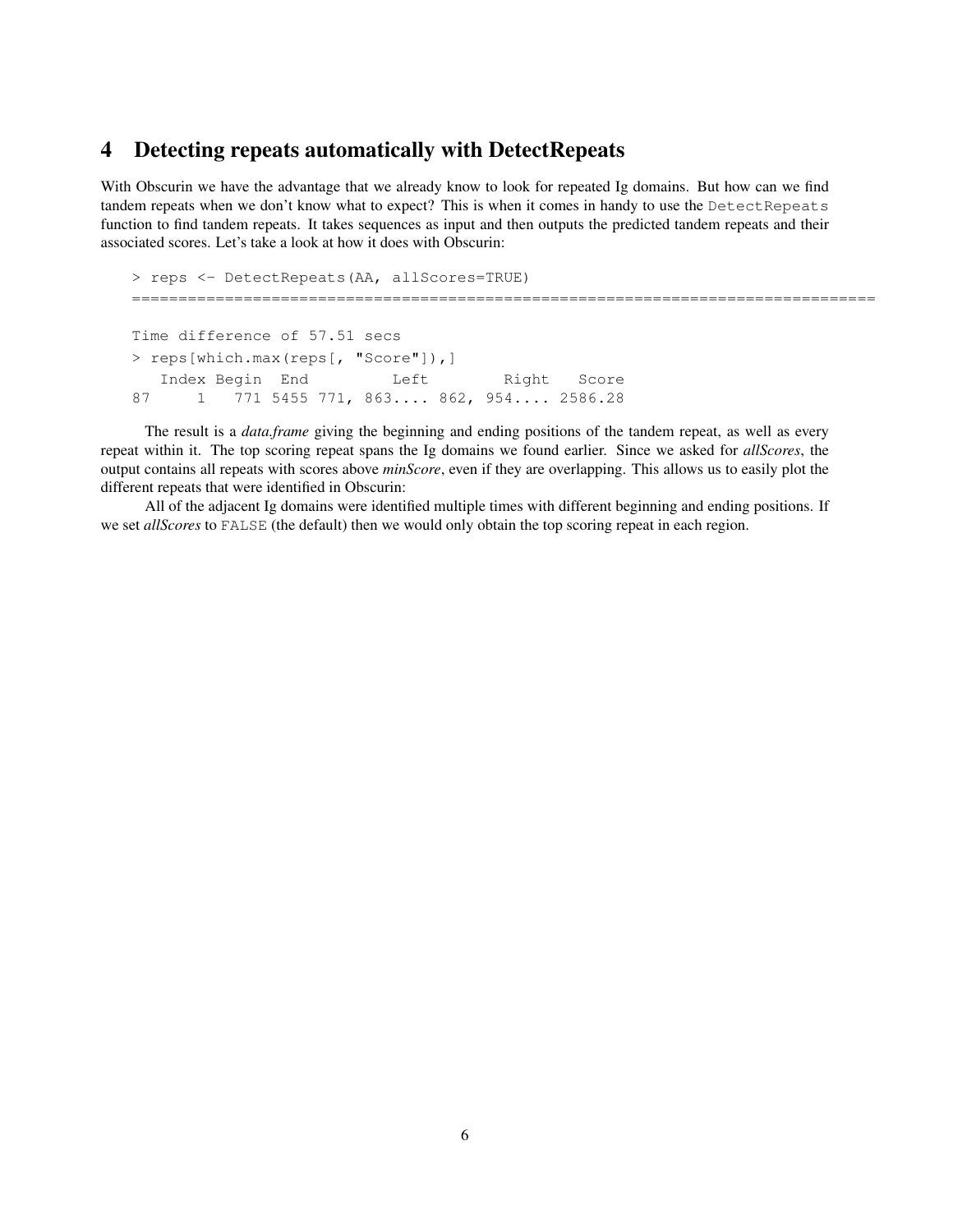



Position in protein

Figure 3: The different repeats detected in the human protein Obscurin.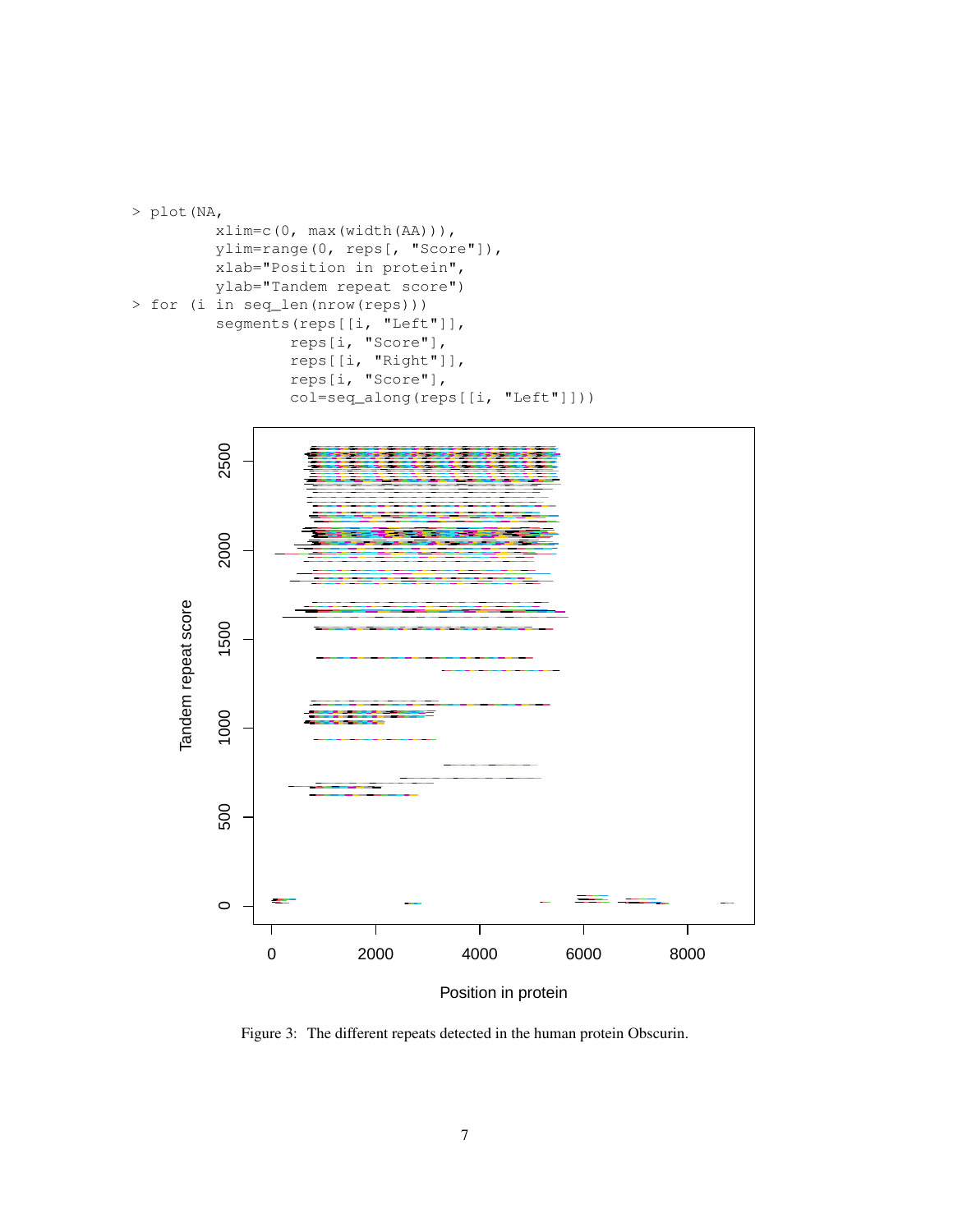### <span id="page-7-0"></span>5 Inferring the History of Repeats in Obscurin

It is feasible to infer the order of repeats from a phylogeny built from the repeat sequences. Repeats that duplicated more recently will presumably be more closely related on a phylogenetic tree. To construct a tree, first we must extract the repeats.

```
> i <- which.max(reps[, "Score"])
> seqs <- extractAt(AA[[reps[i, "Index"]]],
        IRanges(reps[[i, "Left"]], reps[[i, "Right"]]))
> seqs <- AlignSeqs(seqs, verbose=FALSE) # align the repeats
> names(seqs) <- seq_along(seqs) # number from left to right
> seqs
AAStringSet object of length 52:
    width seq names
 [1] 105 DDAGLYECVSRGGRIAYQLSVQG...RFLQE--DVGTRHRLVAATVTR 1
 [2] 105 QDEGTYSCRVGEDSVDFRLRVSE...KVHVE--AVGCMRRLVVQQVGQ 2
 [3] 105 ADSGEYSCEARGQRVSFRLDVAE...KVCME--ATGCTRRLVVQQAGQ 3
 [4] 105 ADAGEYSCEAGGQRLSFHLDVKE...KVHVE--AKGCRRRLVVQQAGK 4
 [5] 105 TDAGDYSCEARGQRVSFRLHITE...KVGME--VKGCTRRLVLPQAGK 5
 ... ... ...
[48] 105 EDAGDYTCDTGHTQSMASLSVRV...KYEMR--SQGATRELLIHQLEA 48
[49] 105 KDTGEYACVTGGQKTAASLRVTE...VTEVA-VRDGRIHTLRLKGVTP 49
[50] 105 EDAGTVSFHLGNHASSAQLTVRA...MNDIT-VEQGTLHLLTLHKVTL 50
[51] 105 EDAGTVSFHVGTCSSEAQLKVTA...NAEVVFFENGLRHLLLLKNLRP 51
[52] 105 QDSCRVTFLAGDMVTSAFLTVRG...DWTVT--ADGSHHALLLRSAQP 52
```
Note that the repeats are numbered from leftmost to rightmost in the tandem repeat. Then we can infer a phylogenetic tree using the TreeLine function in DECIPHER:

There is a signal of adjacent repeats branching later from each other in the phylogeny. From this it is possible to hypothesize the set of duplication events that resulted in the observed set and locations of repeats in Obscurin.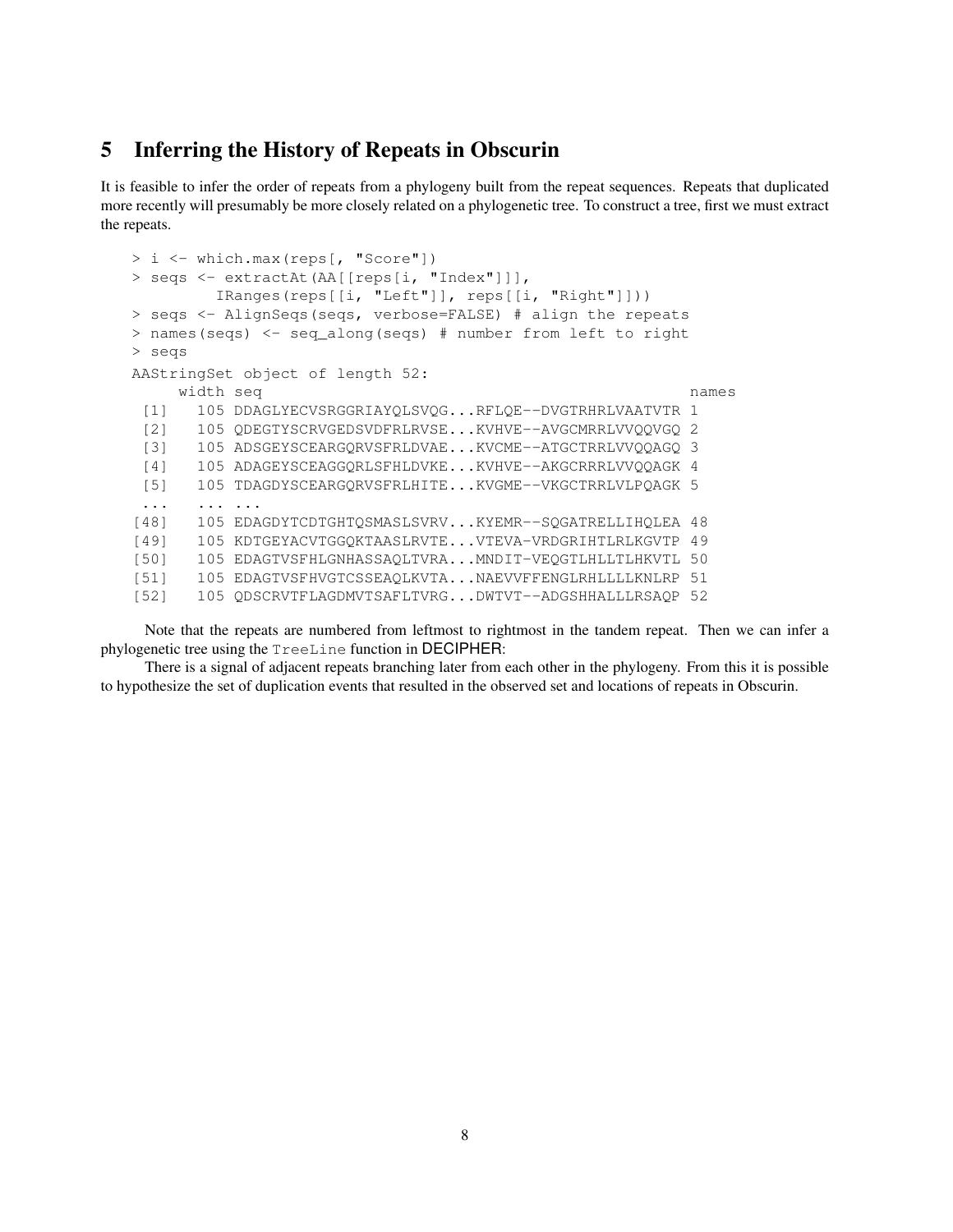

```
Time difference of 0 secs
> dend <- TreeLine(myDistMatrix=d, method="NJ", verbose=FALSE)
> dend <- reorder(dend, seq_along(seqs))
> layout(matrix(1:2))
> plot(dend)
> plot(unlist(dend), xlab="Position on tree", ylab="Repeat number")
> abline(a=0, b=1)
```
================================================================================





Position on tree

Figure 4: Inferred phylogeny of Ig domain repeats detected in Obscurin.